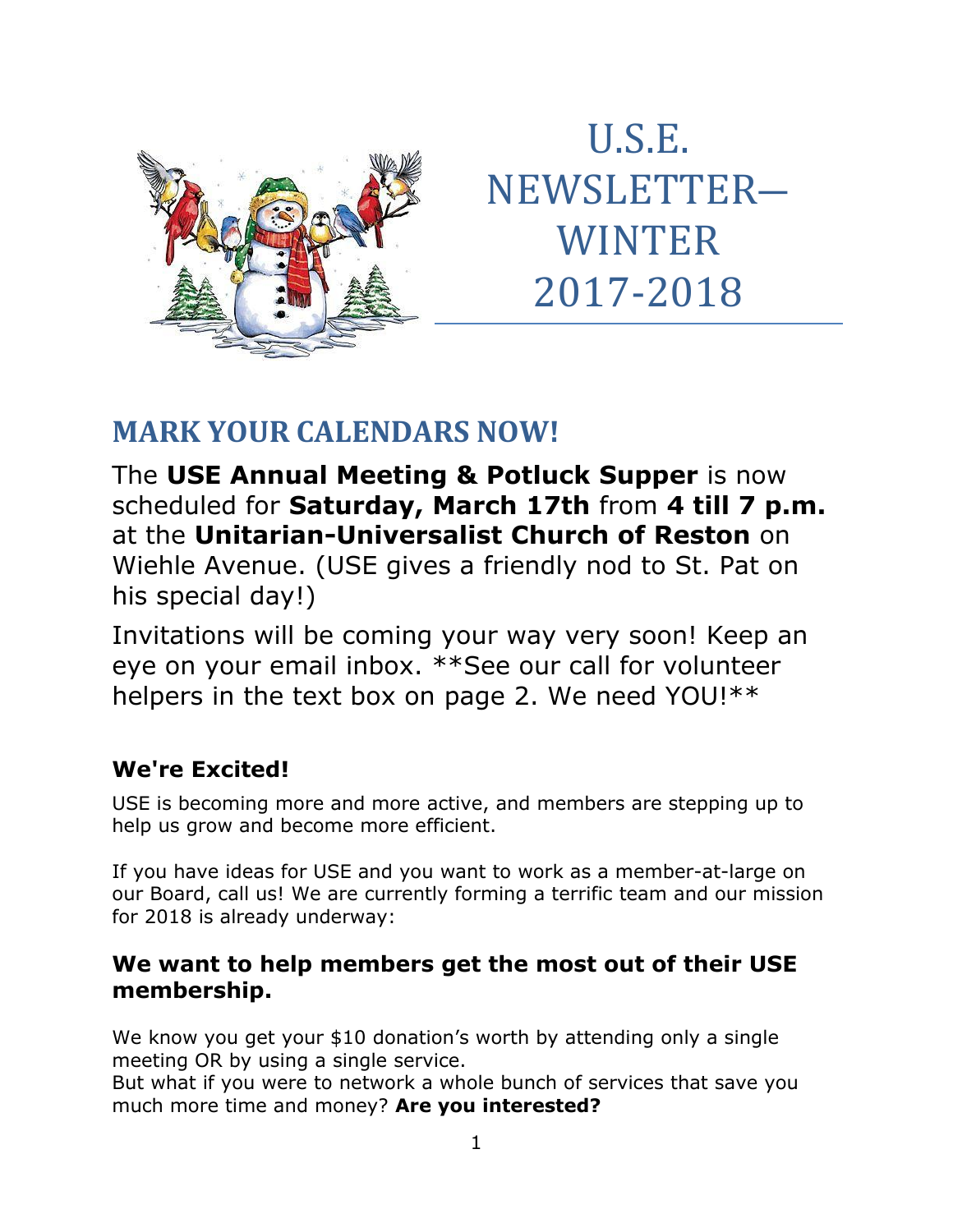#### **THE MARCH MEETING IS ALL ABOUT THIS!**

If you've been a member for years—and only used our services ONCE OR TWICE, time to get motivated. Tell us what would make you use USE more often.

Some members join USE to give their help. I've heard them say doing that gives them joy!

Some members join USE to get help. Maybe that's you. But maybe you don't know how to find the perfect person to ask for help.

**We email our Directory of Services to members periodically.** With it, you can look up the service you need, along with the name, phone number and email address of the person or persons who could help you. Then you can make a call or send an email. An updated directory should be coming your way soon. **PLEASE! Let us know if you have not been receiving this USEful resource.**

**Other approaches**: You can also go to our **PRIVATE Facebook page** and post your request there, or you can do so on our **hOurworld members' website**. If you need instructions on how to use these sites, or for whatever reason you just need help finding someone, you can **email Janet Cochran at [cochrngj@gmail.com](mailto:cochrngj@gmail.com), Or contact: Kathy Bush at [mkbwrk1@hotmail.com,](mailto:mkbwrk1@hotmail.com) or Cheri Wubbels at [mediavip@aol.com,](mailto:mediavip@aol.com) or just send an email to our general email address [restonusetimebank@gmail.com.](mailto:restonusetimebank@gmail.com)** You should be able to find a helpful member to meet your needs.

**Come on March 17th and let's fire up for 2018!**

Help make this coming year exceptional in every way. Get a job done that has been waiting for help. Get those trousers mended! Get your dog walked, your cat fed or your plants watered! Meet like-minded folks that love being helpful. *--Cheri Wubbels*

**We need volunteers, as usual, to help organize and run this year's supper-meeting.** Our Board members put in many hours to keep USE happening. A few hours from our other members go a long way to spreading the efforts  $-$  and the satisfaction  $-$  needed to make our organization work at its best. We will need people to call with reminders, help with setup and breakdown, take in the potluck dishes, place everything on the tables and generally help in the kitchen, among other things. If you think you can help: **contact Kathy Bush, Cheri Wubbels, or Janet Cochran or email us at our general email address. See our addresses noted above. Do it ASAP! We need you!**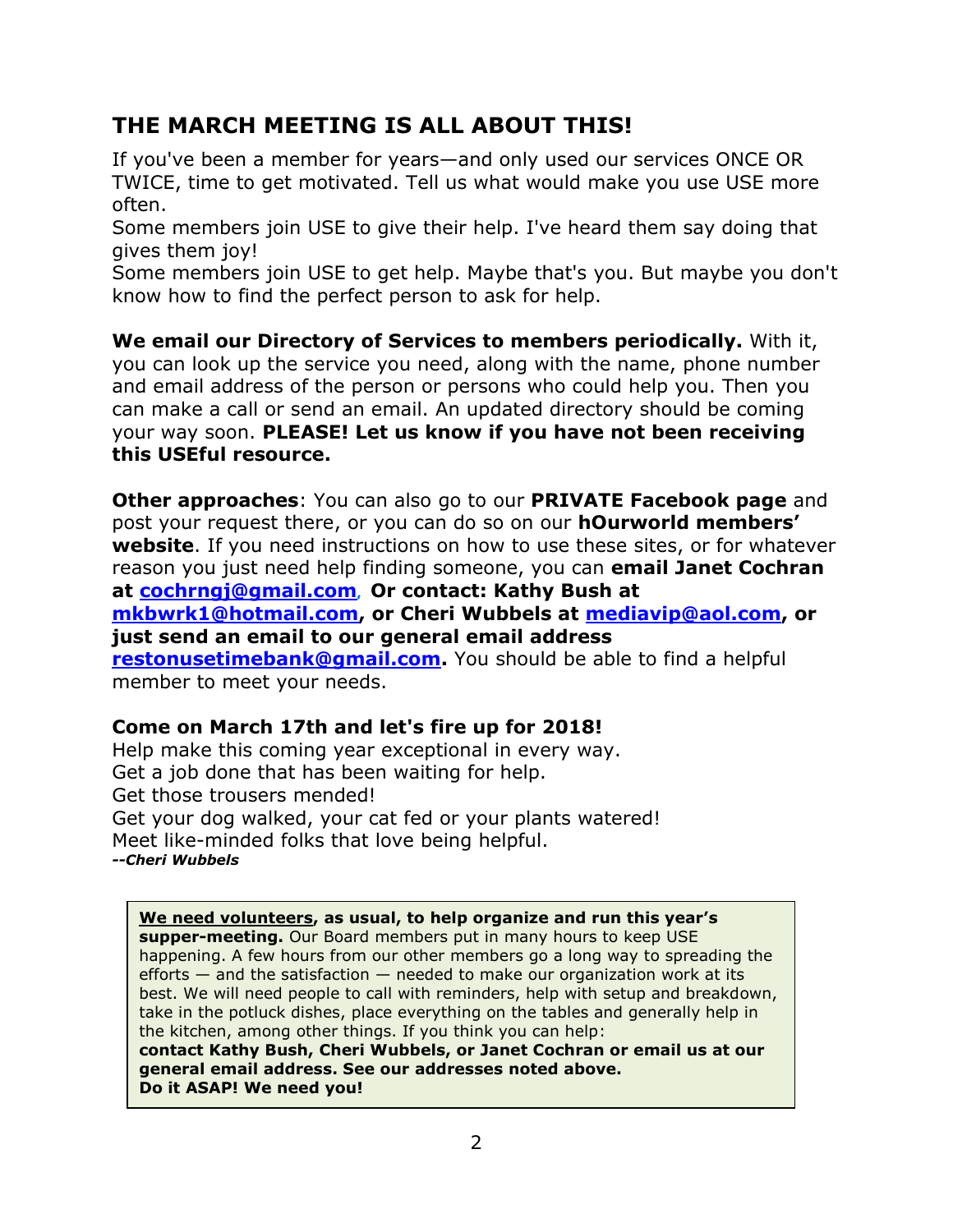

*Photo by Jim Seret*

#### **Perlmutter Video Presentation at RCC/Hunters Woods**

This past November 8th, about 30 people were present in a meeting room at Reston Community Center/Hunters Woods between 2 and 4:30 p.m. They viewed a video presentation by Dr. David Perlmutter, a noted neurologist, who spoke about how a healthy diet and a healthy gut can contribute to neurological health. Audience members seemed intent on listening, and lots of notes were taken, so we hope those who attended picked up some helpful information.

It was good to see that quite a few USE members were able to attend! This USE presentation was an effort by our Care Committee to promote health education as part of our ongoing efforts to connect with and provide care for our fellow USE members, as well as others in the greater Reston community.

There may be other presentations before too long, so watch for future announcements!

**REMINDER:** As always, please let us know if you have a health crisis, a death in the family or know of another USE member that needs any kind of care like meals brought or a ride to the doctor. *--Kathy Bush \_\_\_\_\_\_\_\_\_\_\_\_\_\_\_\_\_\_\_\_\_\_\_\_\_\_\_\_\_\_\_\_\_\_\_\_\_\_\_\_\_\_\_\_\_\_\_\_\_\_\_\_\_\_\_\_\_\_\_\_\_\_\_\_\_\_\_\_\_\_*

*To learn about or join USE: Find us at: [www.restonUSE.org.](http://www.restonuse.org/) Write us at: PO Box 8922, Reston VA 20195. Phone us at: 703-873-7578. Email us at: [RestonUSETimeBank@gmail.com.](mailto:RestonUSETimeBank@gmail.com)*

*USE Members: To access our USE hOurworld website: Find us at [www.restonUSE.org.](http://www.restonuse.org/) At the top right side of the web page: Click on the top box with the purple header. This will take you to the USE hOurworld website. There you can log in and record a transaction, monitor your transactions and profile and learn about other USE members and their services and needs.*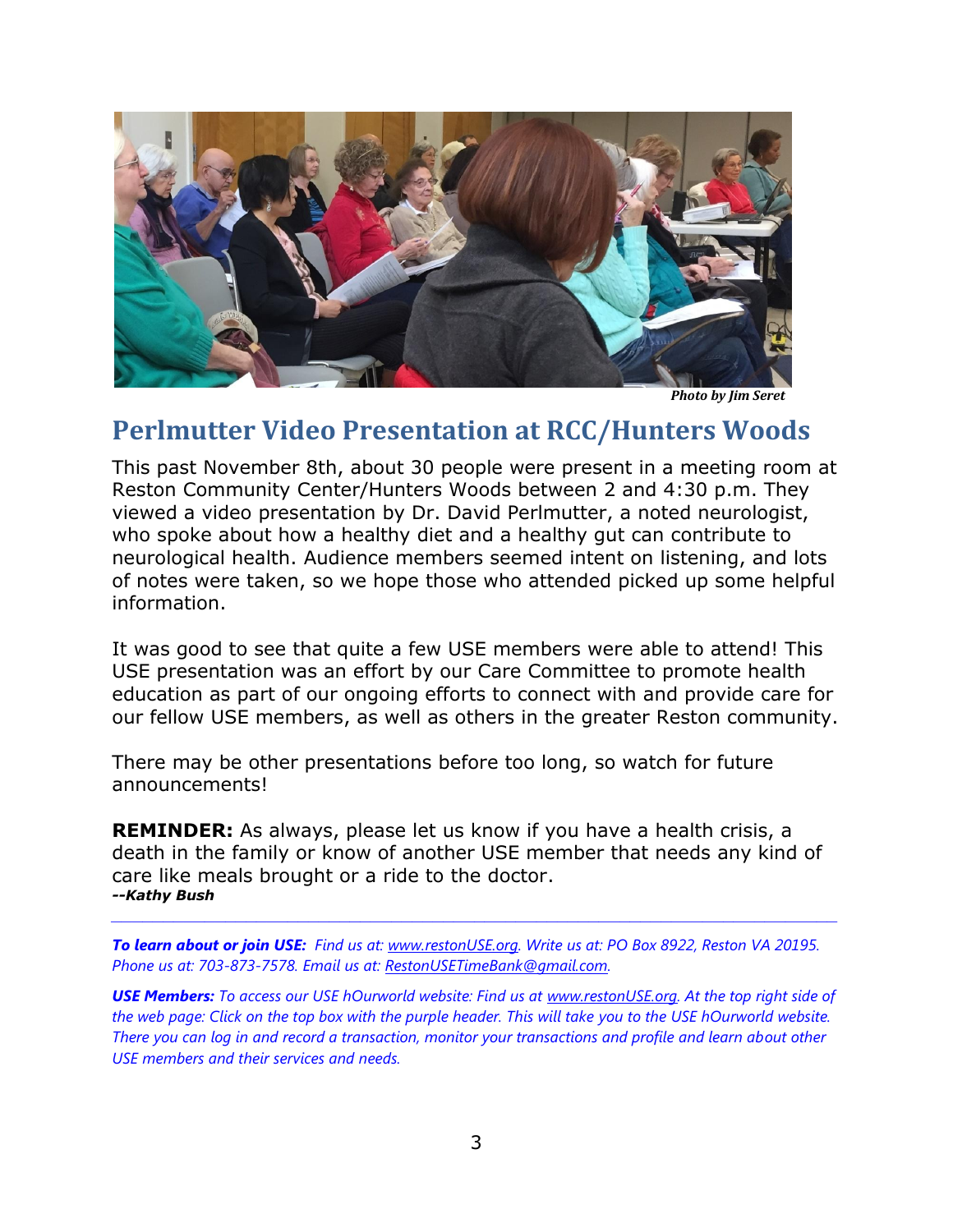## *Lunch Bunch Holiday Party*

*The upstairs dining room at the Lake Anne Coffee Shop was* 



*Photo by Jim Seret* 

*the scene of our holiday Lunch Bunch gathering on December 13th. The cozy fire and holiday decor provided a warm ambience for about a dozen members, who enjoyed fine food, fine drinks, fine company and exchanged small or white elephant-type gifts. Seemed like everyone had a most enjoyable time!*

*The Lunch Bunch is a branch of the USE Care Committee. We gather socially just about once a month to get better acquainted in order to serve USE members when someone needs a bit of extra care. We find it's easier to give or accept care when you are on a friendly basis. If you need help or know of a member who needs help, contact us: Cheri or Kathy.*

*--Kathy Bush* 

**A CARE COMMITTEE CALL TO REACH OUT:** One of our original and most consistently helpful USE members, **Lloyd Aguero**, has recently experienced a series of falls and other related health issues. He has been in and out of the hospital and rehab facilities. If you would like to send a card, give him a call, or maybe bring a meal once he returns home, please contact Cheri Wubbels (703-437-7545 or [mediavip@aol.com\)](mailto:mediavip@aol.com) to learn his current status, location and needs.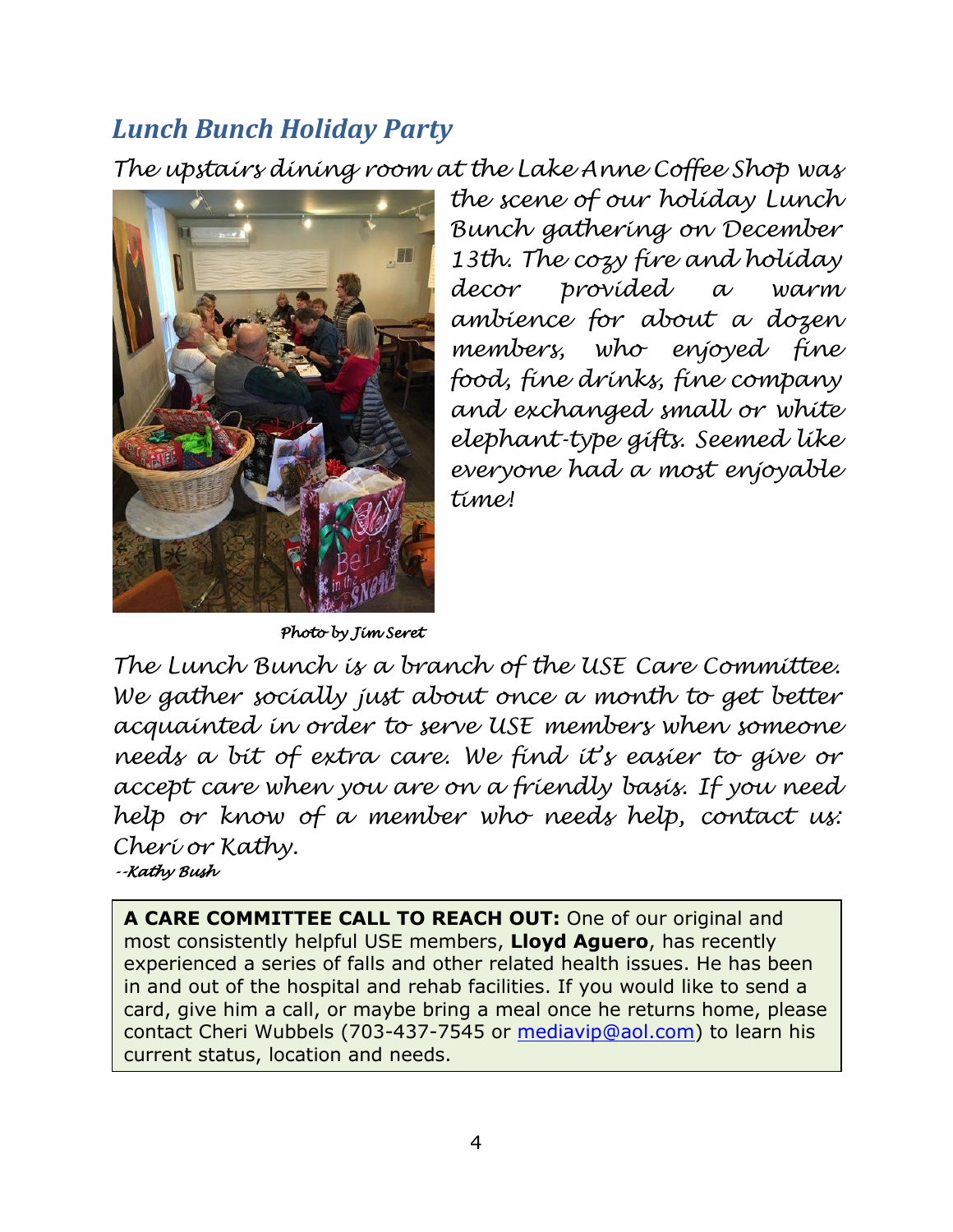

## **Board Meeting & Winter Party Hosted by Alan Krishnan**

USE's Winter WarmUp party was met with cold weather, but safe roads. At our 2:30 meeting, Board members agreed that our mission for 2018 is to get members more involved and using more service exchanges. That is the theme of this year's annual meeting and potluck, and you can expect some phone calls and emails about this from volunteers in the near future.

*Photos by Jim Seret*

**NOTE:** We are happy to welcome to our Board new member, **Jim Seret,** in the PR/marketing position. And we hope to soon be welcoming a few other USE members who have expressed an interest in joining the board. More information should be coming soon about that. Meanwhile, Welcome Jim!



Following the board meeting, the serious partying started around 4 p.m., and lucky guests were greeted with a table loaded with tasty treats. A hot winter-wonderful wassail made the perfect complement to the festivities. An additional unexpected treat was in store for guests in the form of another engaging and inspiring movie chosen by host Alan.

Those lucky enough to be there braved going home in the dark and the cold but in a warm and cheery frame of mind. *--Cheri Wubbels & Kathy Bush*